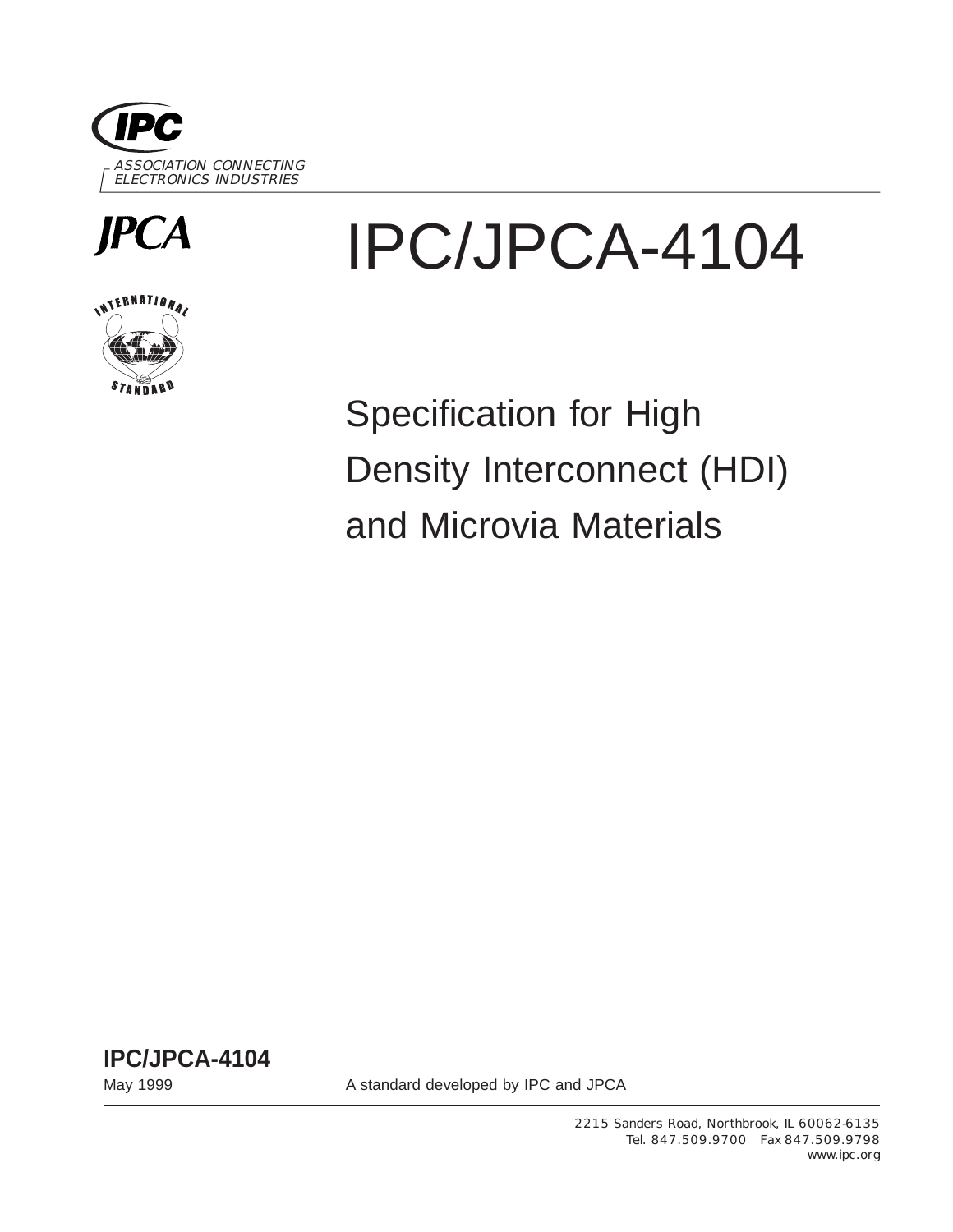## **Table of Contents**

| 1            |                                               |
|--------------|-----------------------------------------------|
| 1.1          |                                               |
| 1.2          |                                               |
| 1.2.1        |                                               |
| 1.2.2        |                                               |
| 1.2.3        | Dielectric with Conductor Designations  5     |
| 1.3          |                                               |
| $\mathbf{2}$ |                                               |
| 2.1          |                                               |
| 2.2          | American Society for Testing and Materials    |
| 2.3          |                                               |
| 2.4          | American National Standards Institute         |
| 3            |                                               |
| 3.1          |                                               |
| 3.1.1        |                                               |
| 3.1.2        | High Density Interconnection (HDI)            |
| 3.2          |                                               |
| 3.3          |                                               |
| 3.4          | Qualification (Characterization) Testing  7   |
| 3.4.1        |                                               |
| 3.4.2        | Qualification Testing Dielectric Materials  9 |
| 3.4.3        | Qualification Testing of Conductive           |
| 3.5          | Verification of Material Supplier's Quality   |
| 3.6          |                                               |
| 3.7          |                                               |
| 3.7.1        |                                               |
| 3.7.2        | Materials for Conductive Paths (In-Plane or   |
| 3.7.3        | Materials with Dielectric and Conductive      |
| 3.8          |                                               |
| 3.8.1        | Dielectric and Conductive Materials  10       |
| 3.8.2        |                                               |
| 3.8.3        |                                               |
| 3.8.4        |                                               |
| 3.9          |                                               |
| 3.9.1        | Mechanical Requirements of Dielectric         |
| 3.9.2        | Mechanical Requirements of Conductive         |

| 3.9.3  | Mechanical Requirements of Dielectrics<br>with Conductive Materials  15 |  |
|--------|-------------------------------------------------------------------------|--|
| 3.10   |                                                                         |  |
| 3.10.1 | Chemical Requirements of Dielectric                                     |  |
| 3.10.2 | Chemical Requirements of Conductive                                     |  |
| 3.10.3 | Chemical Requirements of Dielectrics with                               |  |
| 3.10.4 | Chemical Resistance of Dielectrics and                                  |  |
| 3.11   |                                                                         |  |
| 3.11.1 | Electrical Requirements of Dielectric                                   |  |
| 3.11.2 | Electrical Requirements of Conductive                                   |  |
| 3.11.3 | Electrical Requirements of Dielectric with                              |  |
| 3.12   | Environmental Requirements  17                                          |  |
| 3.12.1 | Environmental Requirements of Dielectric                                |  |
| 3.12.2 | Environmental Requirements of Conductive                                |  |
| 3.12.3 | Environmental Requirements of Dielectrics                               |  |
| 3.13   |                                                                         |  |
| 3.14   |                                                                         |  |
| 3.15   | Material Safety Data Sheets (MSDS) 17                                   |  |
| 3.16   |                                                                         |  |
| 3.17   |                                                                         |  |
| 4      | <b>QUALITY ASSURANCE PROVISIONS  18</b>                                 |  |
| 4.1    |                                                                         |  |
| 4.2    |                                                                         |  |
| 4.2.1  | Test Equipment and Inspection Facilities  18                            |  |
| 4.2.2  | Standard Laboratory Conditions 18                                       |  |
| 4.3    | Qualification (Characterization) Testing  18                            |  |
| 4.3.1  |                                                                         |  |
| 4.3.2  | Structurally Similar Construction 18                                    |  |
| 4.3.3  |                                                                         |  |
| 4.4    | Quality Conformance Inspection 18                                       |  |
| 4.4.1  |                                                                         |  |
| 4.4.2  | Inspection of Product for Delivery  18                                  |  |
| 4.4.3  |                                                                         |  |
| 4.4.4  |                                                                         |  |
| 4.5    | Statistical Process Control (SPC) 19                                    |  |
|        |                                                                         |  |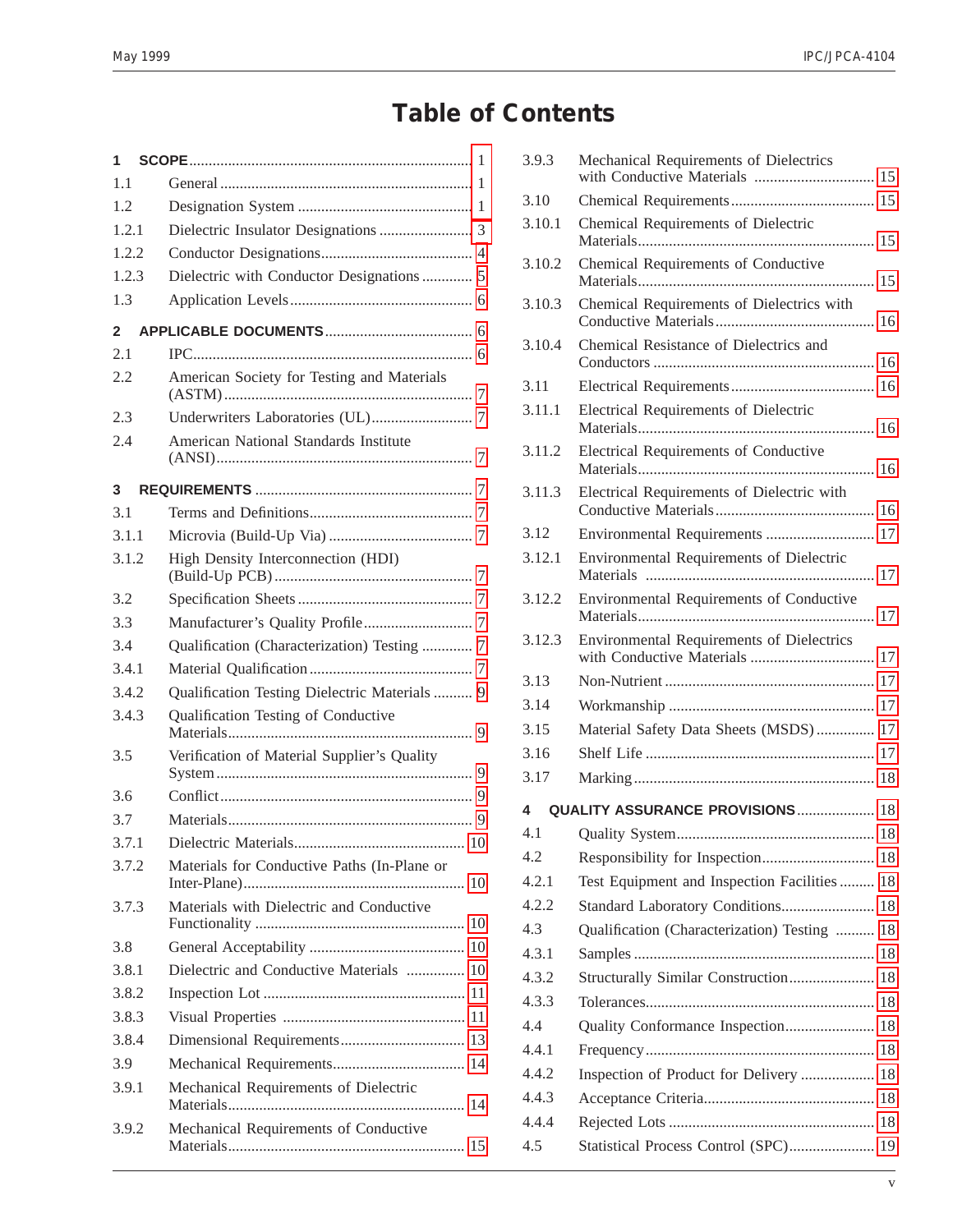| 6 |  |
|---|--|
|   |  |
|   |  |
|   |  |

#### **Figures**

| Figure 1-1 | Cross-Section of a General HDI with                                             |  |
|------------|---------------------------------------------------------------------------------|--|
| Figure 1-2 | Cross-Sectional Views of Methods to Make                                        |  |
| Figure 1-3 | IC Chip Carrier on HDI/Microvia Substrate                                       |  |
| Figure 1-4 | BGA Package (on MCM-L Substrate Using<br>HDI-PCB Technology) (Application I)  6 |  |
| Figure 1-5 | PCB-HDI/Microvia Substrate                                                      |  |
| Figure 3-1 |                                                                                 |  |
| Figure 3-2 |                                                                                 |  |
| Figure 3-3 |                                                                                 |  |
|            |                                                                                 |  |

| Figure 3-6 |  |
|------------|--|
|            |  |
|            |  |

#### **Tables**

| Table 1-1 | Sample Dielectric Insulator Designation  3                                     |
|-----------|--------------------------------------------------------------------------------|
| Table 1-2 |                                                                                |
| Table 1-3 | Sample Dielectric with Conductor Designations 5                                |
| Table 3-1 | Reference Information and Test Frequency                                       |
| Table 3-2 | Visual Inspection Criteria of Dielectrics                                      |
| Table 3-3 | Sample Point Counts                                                            |
| Table 3-4 | Visual Inspection of Solid Conductor<br>Material (Maximum Allowable Points) 12 |
| Table 3-5 | <b>Point Counts for Scratches</b>                                              |
| Table 3-6 | Point Count for Pin Holes & Porosity 13                                        |